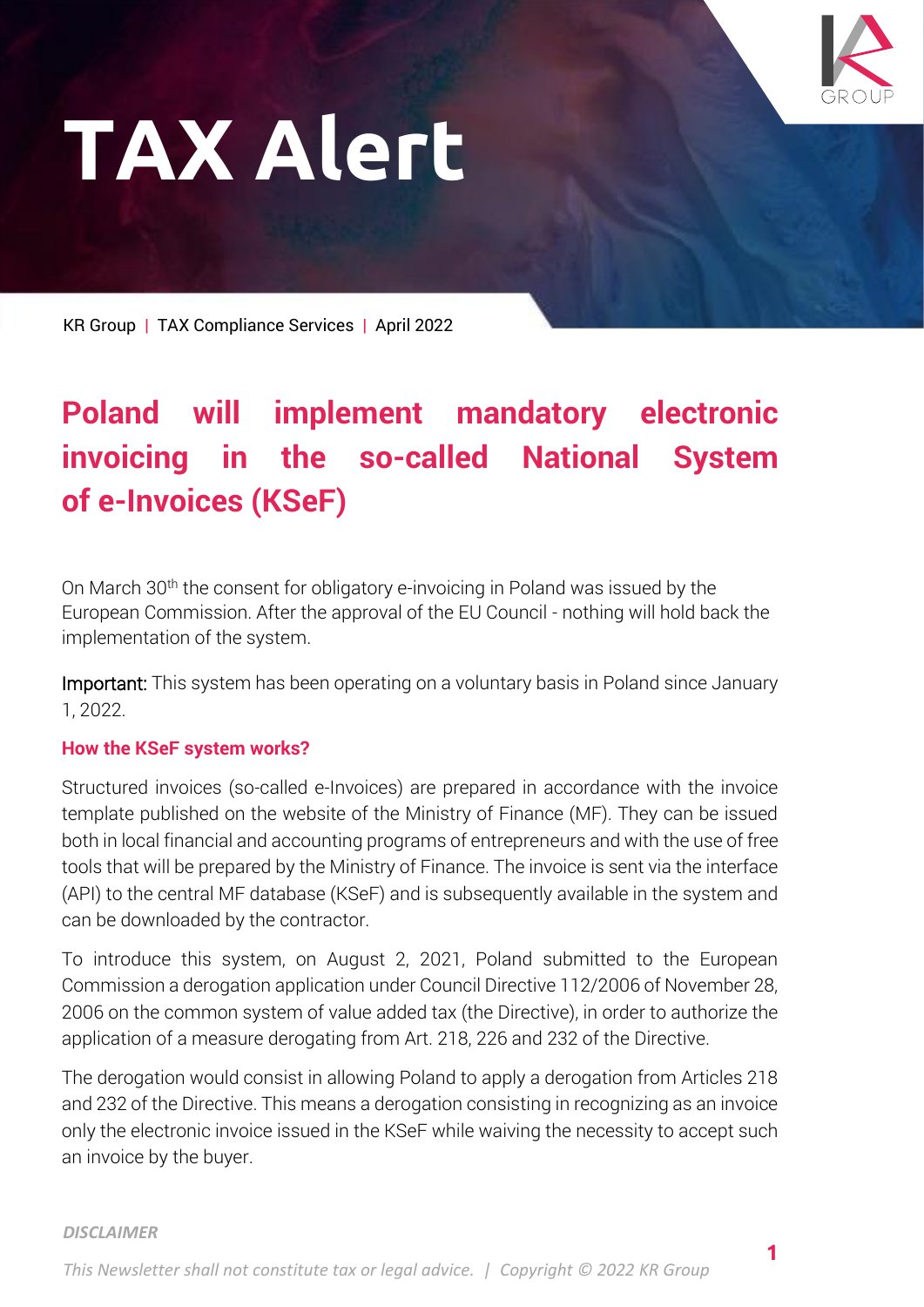In February 2022 Poland has changed its proposal to derogate from Art. 226 of the Directive, i.e. the mandatory elements that should be included in the invoice, as well as, which is very important, narrowed the group of entities that would have to use this KSeF.

According to the new wording, only entities based in Poland would be obliged to apply the KSeF. This means that foreign entities registered in Poland only for VAT purposes or even with a permanent place of business in Poland, will not be obliged to apply the KSeF if they do not have their registered office in Poland.

The draft of the EC decision provides for the introduction of derogations in the period from April 1, 2023 to March 31, 2026, with the possibility of extension.

## The obligatory KSeF cannot be introduced in Poland until April 1, 2023.